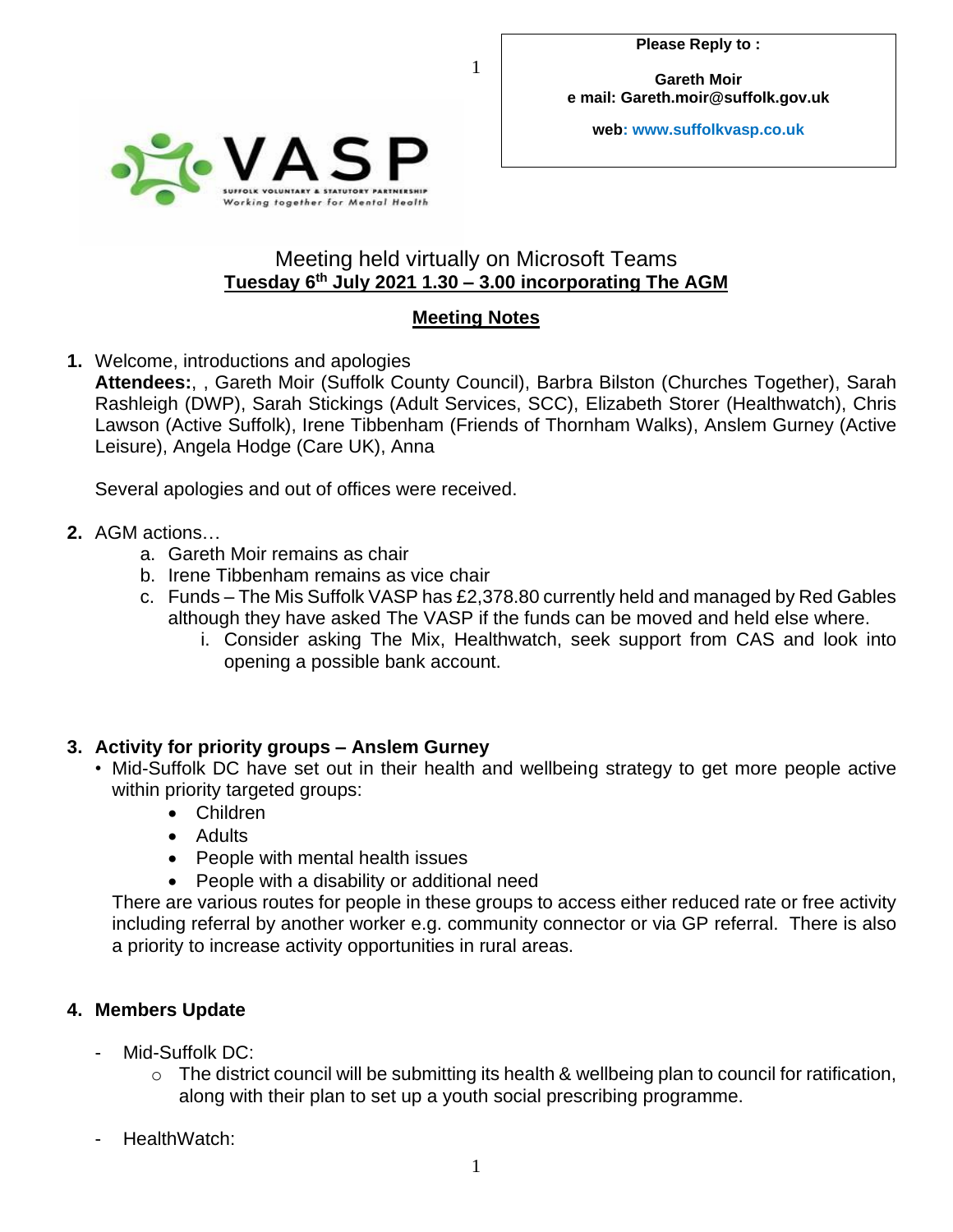- o The end-of-life survey is going through quality clearance and will give an insight into the experience of those who had been involved with services.
- $\circ$  Guiding principles are also being developed in order to support the set-up of digital care.
- o GP's have seen an increase in the number of cases where aggressive behaviours are being directed towards staff in practices.
- o Access to NHS dental is still a huge issue in the community and people are asked to contact Healthwatch to report their experiences of being offer dental care.
- o Anyone having issues accessing health service should report it to HealthWatch on on 01449 703 949 or 0800 44 88 234
- Realise Futures:
	- o Courses are coming to an end for the 20/21 year and a new timetable and menu with be drawn up for the 21/22 year.
	- o Greater return to face:face sessions are happening but online access will still be available.
- Care UK:
	- o A number of dementia events have been hosted at Cedras House and a carers group has developed offering support to those in a careering role.
- Active Suffolk:
	- o Due to the increase in substance dependency, Active Suffolk will be working in partnership to deliver an activity and support session. This is going to be Ipswich based.
- Adult Community Services:
	- o Most staff are still working remotely, and there has been an increase in referrals coming from hospital discharges and the trend is presenting more complex needs requiring a variety of support.
	- o There has also been an increase in requests for support to carers.
	- o There is a level of fatigue amongst ACS staff, and they to are receiving more hostility from contacts.
- Churches Together
	- o Still supporting parishioners especially around loneliness, isolation, and bereavement. The numbers have required an enhancement in their pastoral support.
- Thornham Walks:
	- o The woodland walks are open, and new outdoor meeting/activity tables have been instated

#### **5. VASP froward actions:**

- **a.** A number of ideas were suggested to be carried forward in a VASP action plan for delivery and engagement of support in the district.
	- **i.** Address the issue of GP/Health worker suicides
	- **ii.** The establishment of Chat Benches
	- **iii.** World Mental Health Day October 10<sup>th</sup> 2021
	- **iv.** Promoting the benefits of mental health through physical activity
	- **v.** Having mental health stands where the opportunity is available

2